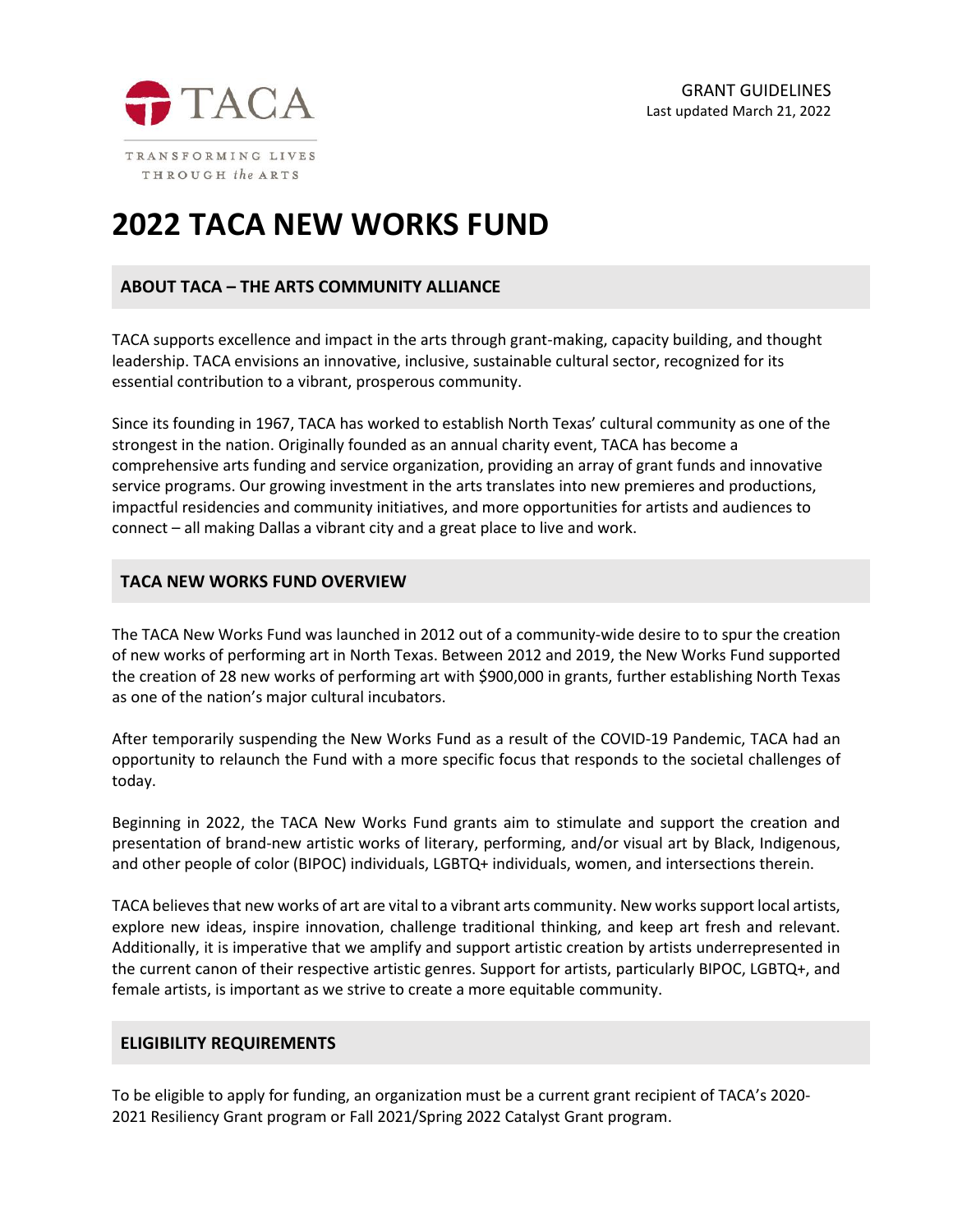Joint applications between two or more organizations are acceptable, though one organization must assume primary fiduciary and reporting responsibility for purposes of this grant. If the new work is a partnership/collaboration with an organization outside of North Texas, the local organization must serve as the primary fiduciary and reporting partner for the purposes of this grant.

## **NEW WORK REQUIREMENTS**

- The new work must primarily feature the literary arts (e.g., creative writing, poetry, spoken word, etc.), performing arts (e.g., dance, music, theater, etc.), visual arts (e.g., painting, sculpture, films, etc.), or a combination of multiple artistic disciplines.
- At the time of the application submission, the new works must exist within one of the following stages of development: New Idea/In Development, Nearing Complete/Complete, or Rework/Revise (more information in the 'New Work – Stage of Development' section below)
- Works which have been previously produced or performed before a paying audience are eligible only if the creators of the work intend to significantly refine or revise the work for performance(s) for an audience in Dallas County, and such refinements and revisions must be clearly specified in the application.
- Regardless of the new work stage of development, there must be a public audience outcome (e.g., a play reading, workshop, masterclass, staged reading, performance, exhibition, etc.)
- The creator(s) of the new work need not be a resident of Dallas County. However, the application must reflect that a substantial result of the development of the submitted new work will be a public audience outcome in Dallas County within two (2) years of the date that initial funds are distributed.
- Grant recipients of the New Works Fund have up to two (2) years from the date initial funds are disbursed to complete the new work project.

# **APPLICATION CALENDAR**

|                                                                              | April 18, 2022   Application Available    |
|------------------------------------------------------------------------------|-------------------------------------------|
| Application Information Session via Zoom<br>April 22, 2022, at 12:00 p.m. CT |                                           |
| June 15, 2022, by 11:59 p.m. CT                                              | <b>Application Submission Deadline</b>    |
| June 16 - June 30, 2022                                                      | Application Review by National Panel      |
| <b>July 5, 2022</b>                                                          | Finalists Determined & Notified           |
| <b>Week of July 25, 2022</b>                                                 | Finalist Interviews (Exact Date/Time TBD) |
| <b>August 9, 2022</b>                                                        | <b>Grantees Announced</b>                 |
|                                                                              |                                           |

# **GRANT REQUESTS**

Grant requests may be made by completing a digital application in the [TACA Grants Portal.](https://taca.smapply.io/) Applicants must request an award between \$10,000 – \$50,000. TACA prefers to fully fund grant requests by applicants. If fully funding is not possible, a grant amount lower than the request will only be offered after discussion with the applicant.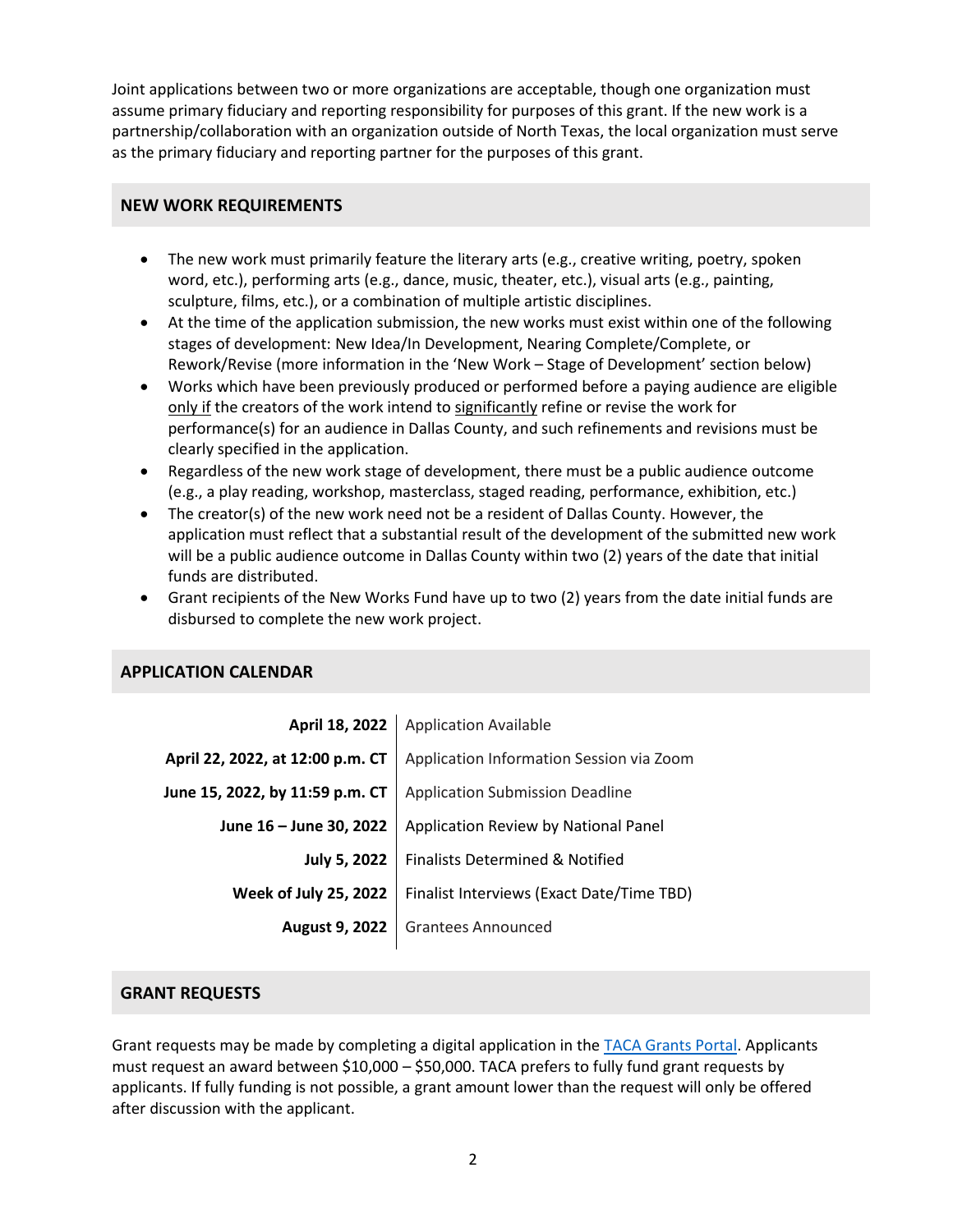# **REVIEW PROCESS & EVALUATIVE CRITERIA**

#### **APPLICATION REVIEW**

All applications are reviewed by a multi-disciplinary jury of local and national artists and arts experts. Reviewers are selected based on their knowledge of genres and forms represented in the applicant pool and represent a diversity of experience and identity. Finalist applicants are determined by the reviewers through a detailed scoring process.

#### **FINALIST INTERVIEWS**

All finalist applicants are interviewed by local reviewers to provide additional information about the new work and enable funding recommendations. Reviewer recommendations are reviewed by the TACA staff and shared with the TACA Board of Directors, which has the final authority to approve the jury's recommendations and award grants.

Reviewers are responsible for evaluating applicants based on the evaluative criteria:

| 50 Points | <b>Artistic Vision &amp; Integrity</b>                                                                            |  |  |
|-----------|-------------------------------------------------------------------------------------------------------------------|--|--|
|           | Clear articulation of the project                                                                                 |  |  |
|           | Innovativeness and creativity of the proposed new work                                                            |  |  |
|           | Quality, track record, and/or fit of the new work creators<br>$\overline{\phantom{a}}$                            |  |  |
|           | Relevance/fit of the proposed new work to the applicant organization's mission<br>and primary artistic discipline |  |  |
|           | (If applicable) Detailed plan for collaboration/partnership<br>$\overline{\phantom{a}}$                           |  |  |
|           |                                                                                                                   |  |  |
|           |                                                                                                                   |  |  |
| 25 Points | Impact                                                                                                            |  |  |
|           | Impact on the applicant organization(s)                                                                           |  |  |
|           | Impact on the new work creators                                                                                   |  |  |
|           | Impact on the audience or community                                                                               |  |  |
|           | Success measurement                                                                                               |  |  |
| 25 Points | Feasibility                                                                                                       |  |  |
|           | Assessment of the applicant organization's ability to execute the new work project as                             |  |  |
|           | described, including consideration of:                                                                            |  |  |
|           | Compensation of new work creators                                                                                 |  |  |
|           | Project budget                                                                                                    |  |  |
|           |                                                                                                                   |  |  |
|           | New work stage of development<br>$\overline{\phantom{a}}$                                                         |  |  |
|           | Likelihood of success                                                                                             |  |  |
|           |                                                                                                                   |  |  |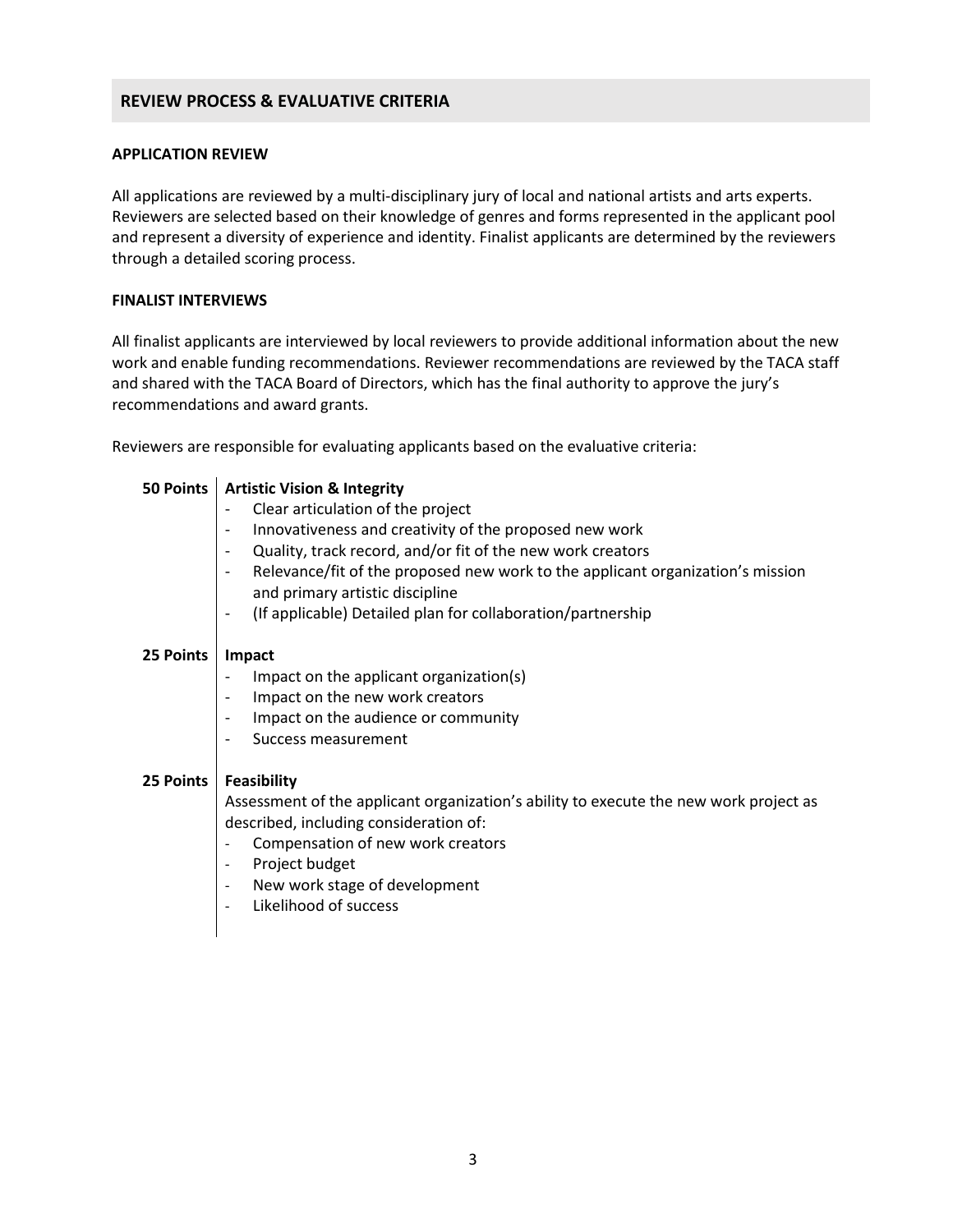## **APPLICATION INFORMATION**

## **ORGANIZATION INFORMATION**

The application requests basic information of the applicant organization, including but not limited to the following:

- Organization Contact Information
- Mission Statement & Brief History
- Board of Directors & Staff Information
- Organization and New Work Financial Information

#### **NEW WORK – BASIC INFORMATION**

The application requests basic information about the new work – including but not limited to the following:

- New Work Title
- Grant Request Amount
- Description of New Work
- New Work Project Period
- New Work Creator Information
- New Work Stage of Development (more information below)
- Description of the Public Audience Presentation Opportunity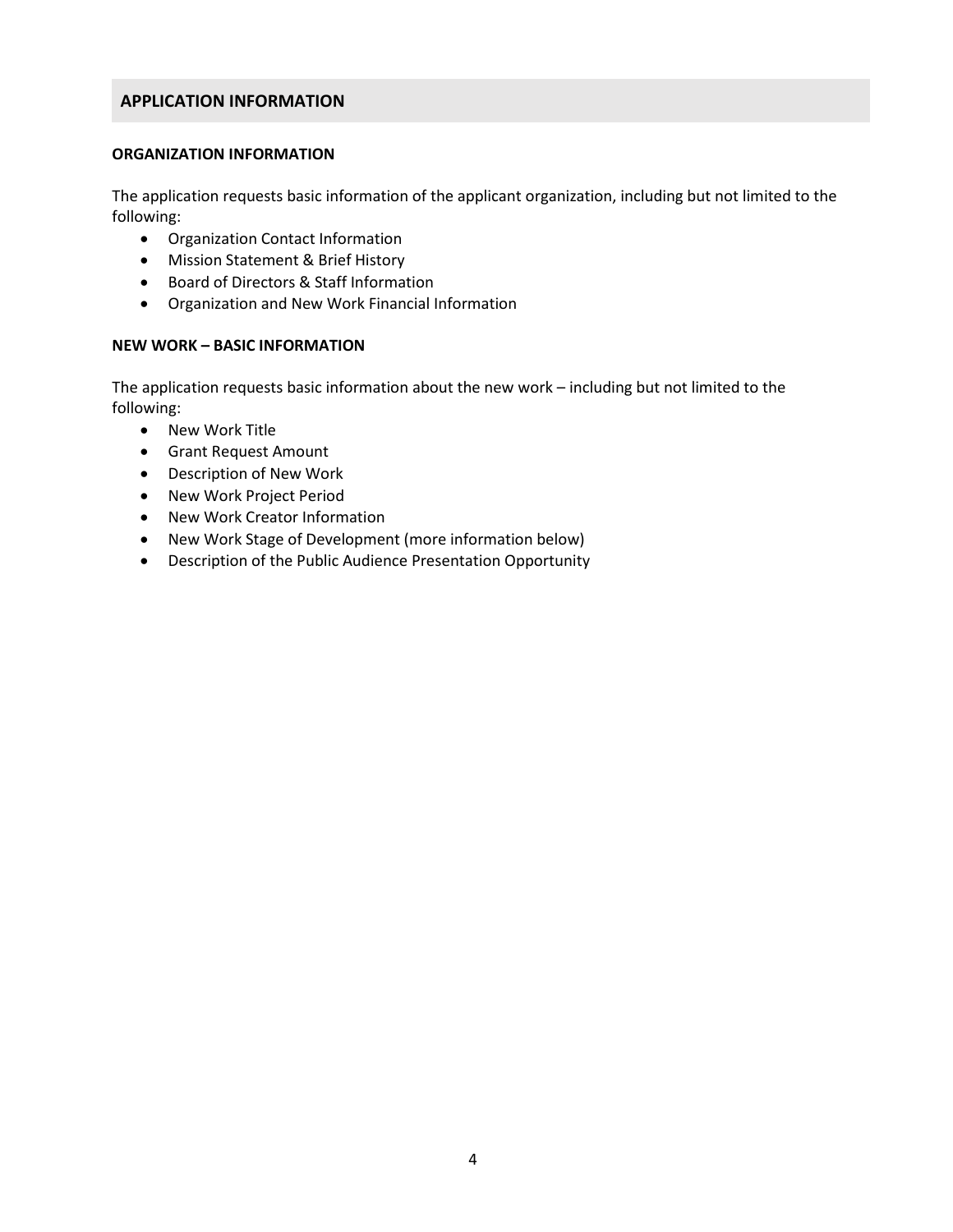## **NEW WORK – STAGE OF DEVELOPMENT**

The application requests that an applicant identify the stage of development of the new work project as of the date of application submission. **The stage you select is important because it determines the new work information and work sample expected with the application and how the reviewers will evaluate the application.** Please refer to the chart below when you select the stage of development of your new work and the works samples that are expected with that stage:

| <b>STAGE</b>                                       | <b>DEFINITION</b>                                                                                                                                                                     | <b>WORK SAMPLE EXPECTED</b>                                                                                                                                                       |
|----------------------------------------------------|---------------------------------------------------------------------------------------------------------------------------------------------------------------------------------------|-----------------------------------------------------------------------------------------------------------------------------------------------------------------------------------|
| <b>Planned Idea</b>                                | The new work has been outlined<br>and you have a plan to implement<br>the project.                                                                                                    | The work sample will include examples of<br>past work by the applicant and/or new<br>work creators most similar to the<br>proposed planned idea.                                  |
| In Development                                     | Work on this new work is<br>underway, but much (50%-75%) of<br>the artistic work remains.                                                                                             | The work sample should convey the<br>vision for the completed new work.<br>Examples might include rough drafts of<br>scripts/compositions or video from a<br>rehearsal/reading.   |
| <b>Nearing</b><br><b>Completion or</b><br>Complete | The creative work for the new work<br>is close to completion (75% or<br>more) or complete but support is<br>needed for presenting the<br>completed work to an audience.               | The work sample should demonstrate the<br>current state of the project. Examples<br>might include video from a rehearsal,<br>current drafts of a script/composition or<br>photos. |
| <b>Rework/Revise</b>                               | The new work in its original form<br>has already been presented but the<br>New Works Fund grant would fund<br>a different iteration of the work<br>with significant artistic changes. | The work sample will include the most<br>recent iteration of the new work.                                                                                                        |

## **NEW WORK – DETAILED INFORMATION**

The application requests detailed information about the new work – including but not limited to the following:

- Description of the potential impact this new work may have on the applicant organization
- Description of the potential impact this new work may have on the new works creators
- Description of the intended impact of the new work on the applicant's audience
- Metrics for success for the new work
- Description of the relevance of the new work project to the applicant's mission and artistic discipline
- Information about collaborative partners (if applicable)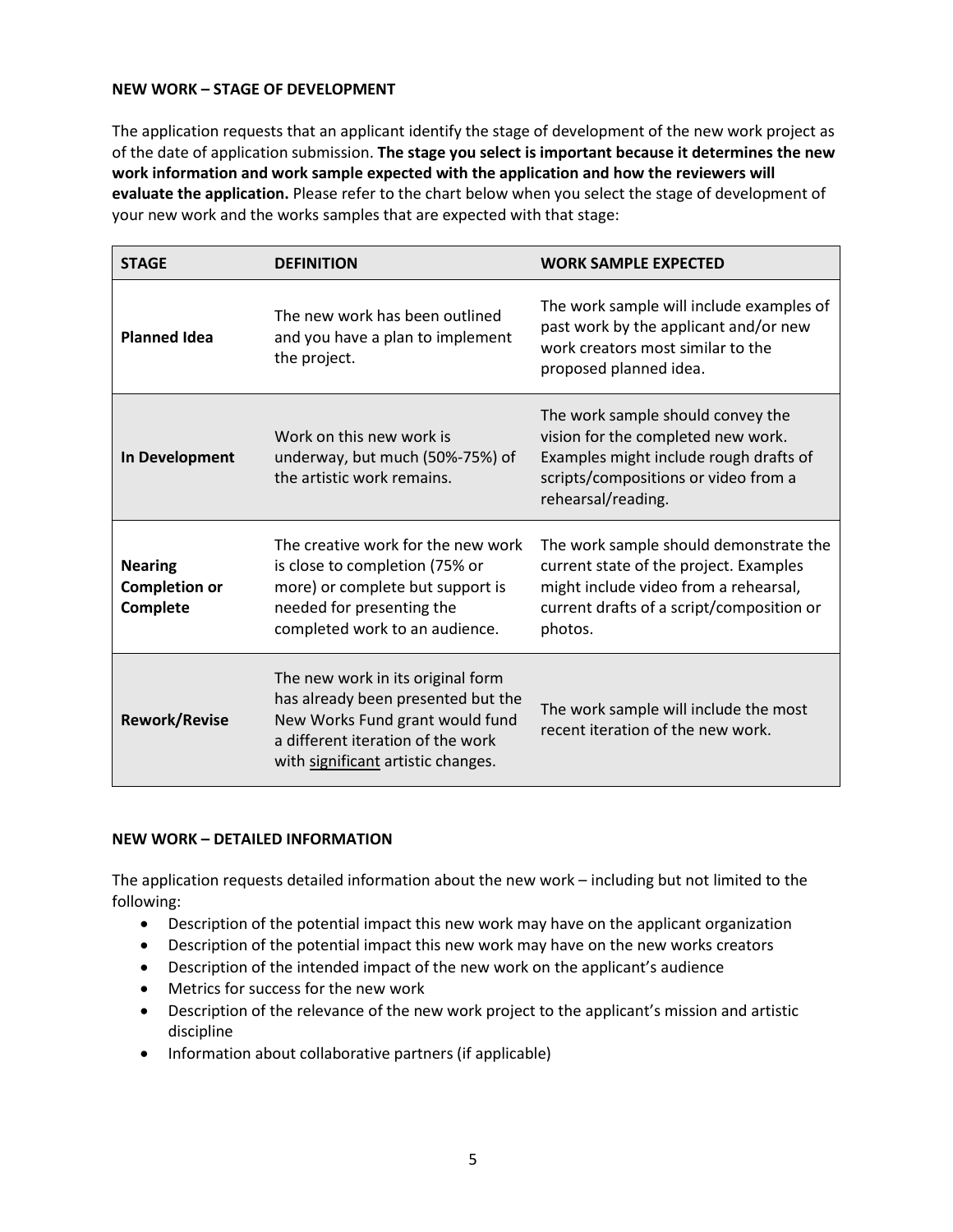#### **NEW WORK – ATTACHMENTS**

The following attachments must be included with the submission of the application:

- Artist Statement(s) provide a signed statement from the artist(s) involved in creating the work indicating their commitment to your organization and how they might be positively affected by the new work
- Collaborator Statement (if applicable) provide a signed statement from collaborating organizations involved in creating the work indicating their role in the partnership and commitment to the project
- Bio/Resume of Artist(s) provide a bio and/or resume of the artist(s) involved in creating the new work
- Detailed Budget provide a detailed budget for the development and production of the new work (please include both income and expenses)
- Work Samples provide no more than three work samples (or links to work samples) that reflect the stage of development of your project

#### **APPLICATION SUBMISSION**

**All application materials must be submitted via the [TACA Grants Portal](https://taca.smapply.io/) system by June 15, 2022, at 11:59 p.m. CT. Late applications will not be accepted.** 

## **GRANT REQUIREMENTS**

#### **AWARD AGREEMENT**

If a grant is awarded, an award agreement will be established between the grant recipient and TACA with respect to the anticipated timing of the expenditure of awarded funds, reporting on such expenditures and development of the work, and appropriate recognition of TACA and the New Works Fund. The grant recipient will be required to spend the grant funds solely for the development or production of the new work, on expense line items included in the proposed project budget.

Grant recipients may not substitute a different project than the one supported in the original grant except under extenuating circumstances and upon explicit agreement with TACA. Any major changes to the nature or scope of the project must be approved by TACA. Failure by a grant recipient to execute the awarded project may result in a penalty, including but not limited to a penalty period during which the organization may not apply for support from the New Works Fund or other TACA grant programs.

All rights to the material submitted shall remain the property of the author(s); TACA will not retain any control over, or rights in, the work.

## **RECOGNITION REQUIREMENTS**

TACA receives contributions from generous individuals and institutions to make the New Works Fund possible. To reinforce the importance of these donations and of supporting new works by BIPOC, LGBTQ+, and female artists, TACA needs its supporters to see and understand the connection between their contribution to TACA and the amazing work of the grant recipients. Public recognition of this grant, and thereby of donors to TACA, is important to sustain and encourage future support to TACA and the New Works Fund.